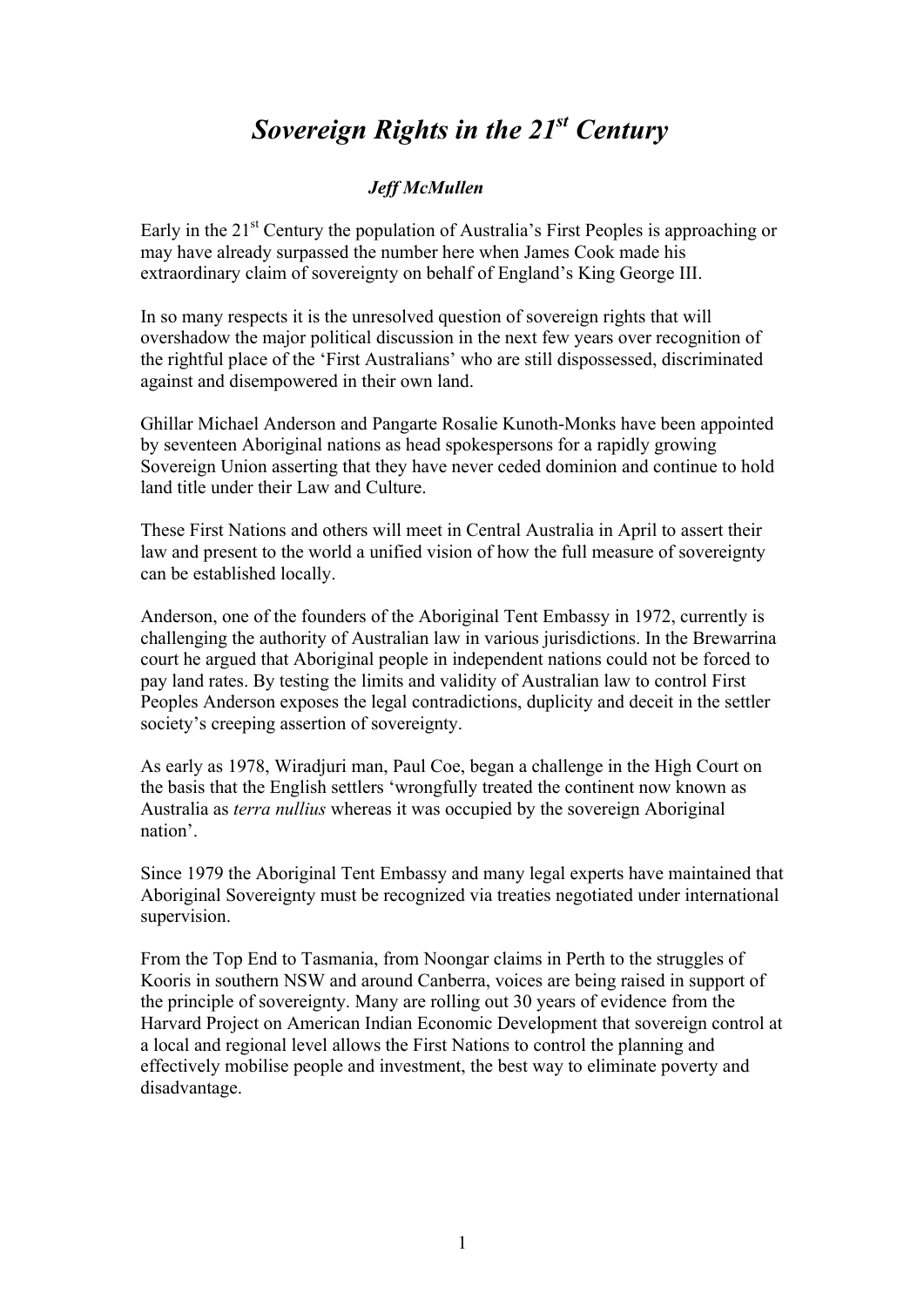Kunoth-Monks, the Alyewerre elder from Utopia in Central Australia, says it is perfectly clear that almost two and a half centuries of assimilation and government control have not ended the pain of so many of her people. She described last November's gathering of Sovereign Union at the Aboriginal Tent Embassy and Old Parliament House as the best meeting she had ever attended because it focussed on the most pressing issues: survival and changes required at once for a sustainable future for their children and grandchildren.

Anderson sums up the argument for sovereignty by pointing out the truth that Aboriginal and Torres Strait Islander people never surrendered, never gave up their sovereignty, that the land itself was never ceded through any form of legal settlement and that, in fact, much case law and some important rulings in Australia's own courts recognize, at least in the view of some eminent judges, that Aboriginal people were never British subjects.

Justice Willis of the NSW Supreme Court (*R v Bonjon 1841)* ruled that Aboriginal people were 'unconquered and free", had their own laws and had rights 'as distinct people' and could not be seen as having ' tacitly surrendered'. Justice Willis said that Australia should acknowledge the existence of these Aboriginal laws and 'treaties should be made' with Aboriginal people.

Many others such as Justice Burton ( *R v Murrell 1836)* have echoed the old European ascendancy logic that the 'natives' had not attained the 'numbers and civilisation…to be governed by laws of their own." Justice Isaacs ruled in the High Court in 1913 that the whole of the continent unquestionably belonged to the King of England. Justice Gibbs held that the 'contention that there is in Australia an aboriginal nation exercising sovereignty, even of a limited kind, is quite impossible in law to maintain.'

Will First Peoples ever be able to count on Australia's constitution and law to gain justice and genuine land rights, or is the historian (and *Tracker* columnist) Dr Gary Foley right in believing that only history will set this warped record straight?

Henry Reynolds argues powerfully in his latest book, *Forgotten War,* that Cook's claim of sovereignty over one of the world's great land masses had little basis in international law even at that time.

"*The audacious British claim was that they had acquired an original, not a derived sovereignty because there was no other."*

Reynolds cites the 1819 senior legal adviser to the Colonial Office counselling that NSW had not been acquired by conquest or treaty but as a 'desert and uninhabited territory'.

Take away the invalid claim of *terra nullius* and you see that the Crown's 'sovereignty' was really only a shield against its European rivals as Britain scrambled for new land to establish a penal colony.

Across the seas in Britain's lost American colonies, Chief Justice Marshall stated unequivocally in 1832 that the extravagant claims of 'discovery' of Indigenous lands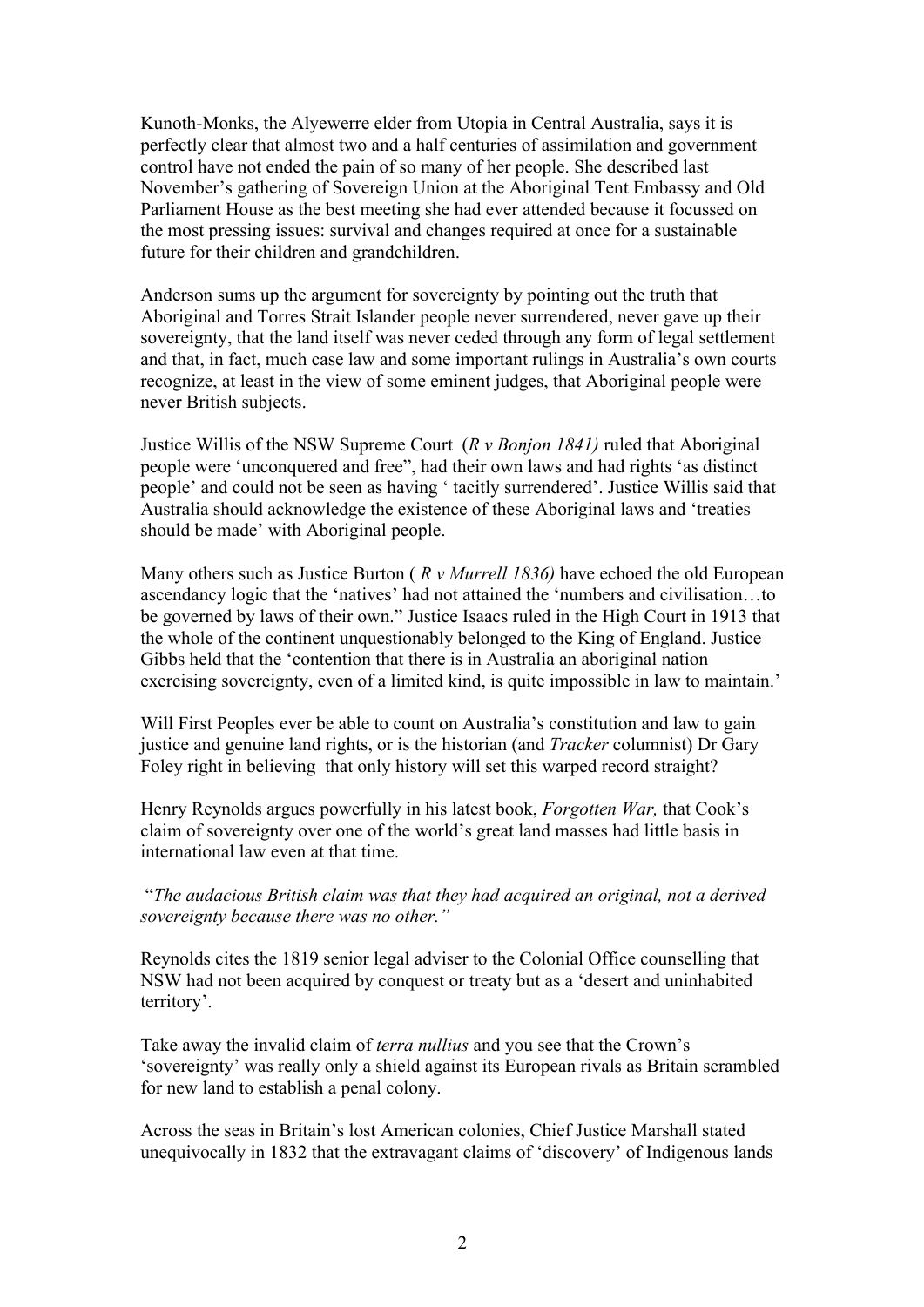'asserted a title against Europeans only and were considered as blank paper so far as the rights of the Natives were concerned'.

Reynolds argues that the legal fantasies about *terra nullius* in Australia when up to one million were spread around the vast Australian continent had profound effects on the way settlement unfolded.

## *"There was no need to negotiate with the Aborigines…War was the only means available to enforce both the asserted annexation and the massive appropriation."*

In Australia, Eddie Mabo's courageous fight all the way to the High Court eventually swept away the lie of *terra nullius*. Yet in a deeply troubling way, Mabo (No 2) raises obstacles to Aboriginal people seeking to assert a fuller sense of sovereignty.

Despite the comments by the Mabo (No 2) Justices Deane and Gaudron that the acts and events of dispossession 'constitute the darkest aspect of the history of the nation', this same landmark judgement asserted that the Crown's acquisition of sovereignty 'over the several parts of Australia cannot be challenged in a municipal court'.

Since Mabo (No 2) the High Court has not considered challenges to the Crown's sovereignty. In *Coe v Commonwealth* Chief Justice Mason said that Mabo (No 2) was 'entirely at odds with the notion that sovereignty adverse to the Crown resides in the Aboriginal people'.

Here is the legal fortress erected by white man's law. When it comes to sovereign rights, Aboriginal law is still ignored.

Unrecognized in the Australian Constitution except through state powers of exclusion and denied a Treaty to address the invasion, the war and the theft of a continent, Aboriginal and Torres Strait Islander people nonetheless can declare that they have survived the great obliteration and clearly are not doomed to extinction like foolish white supremacists had predicted.

While estimates of the Indigenous population in 1770 vary from about 300,000 to more than 1,000 000, the respected British historian, Phillip Morgan, contends that 750,000 is a reasonable total of the multiple clans that occupied this vast and bountiful country when the idiocy of *terra nullius* was floated as casually as Cook's fluttering flag.

The multi-national, multi-lingual, many coloured faces of countrymen and countrywomen are mixing and changing as they have always done for countless thousands of years, with people coming and going, marrying and having babies. The layers of cultural identity of these people are unquestionably diverse but today around that same significant number, 750,000 people, are asserting their own distinct heritage as First Peoples of Australia.

These descendants of the *Children of the Sunrise* are youthful and have the numbers to develop a sustainable future. They should feel solidarity in knowing that among the world's 370 million Indigenous people, many still struggle but some have achieved genuine sovereign rights.